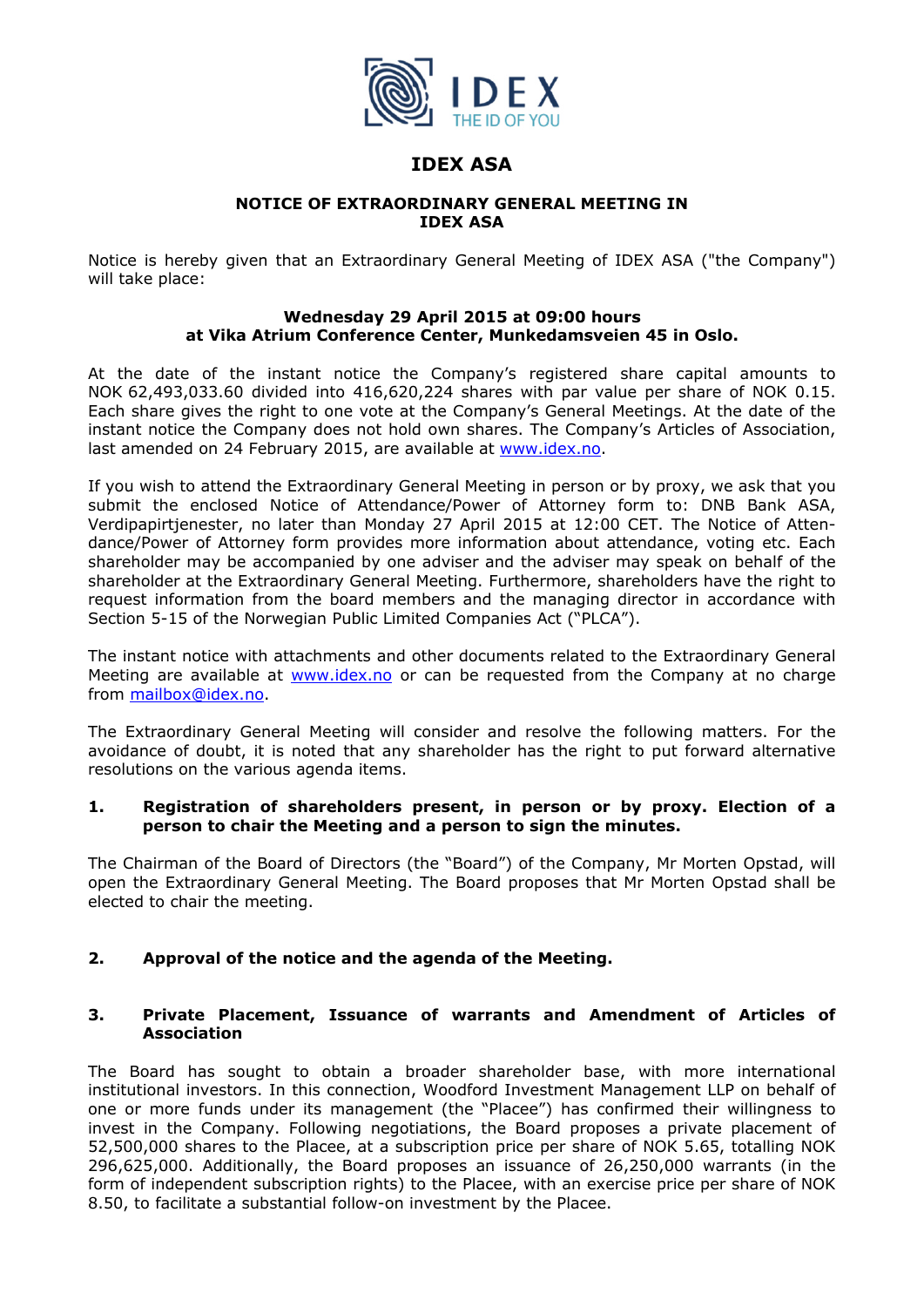The Board proposes that the existing shareholders waive their preferential right to subscribe for shares as this represents a unique opportunity for the Company to secure a significant investment. This is an investor with high quality and the amount of the investment is in a magnitude, which is not easily obtained in the current market. In conclusion, the proposed share issue will, in the Board's opinion, increase shareholder value.

## *(a) Private Placement*

The Board proposes the following resolution for a share capital increase:

*The Company's share capital shall be increased by NOK 7,875,000 from NOK 62,493,033.60 to NOK 70,368,033.60 through the issuance of 52,500,000 shares in a private placement of shares, at a subscription price of NOK 5.65 per share, each share having a par value of NOK 0.15. The total subscription amount is NOK 296,625,000 of which NOK 7,875,000 is added to the Company's share capital while NOK 288,750,000 is added to the Company's reserves in accordance with the provisions of the PLCA.* 

*The shares will be issued to funds under management of Woodford Investment Management LLP, who have confirmed that they will, subject to approval of this general meeting and prospectus approval, subscribe for the shares in accordance with the provisions of the PLCA. Existing shareholders waive their preferential right to subscribe for shares under the PLCA in connection with the instant share capital increase.* 

*The subscription for the shares and payment of the subscription price must be made latest on 30 April 2015; provided, however, that the Board, in cases of particular circumstances, may allow an extended time period for payment. In the event that the prospectus relating to the share capital increase has not been approved by the Norwegian Financial Supervisory Authority (the "FSA") by the end of 30 April 2015, the subscription period and payment of the subscription price shall be postponed until two business days following such prospectus approval.* 

*The new shares will be fully paid and carry rights to dividends from the time the shares are issued.* 

*The costs of the share issue include a placement fee of up to 6 per cent of the subscription amount (payable in cash or IDEX ASA shares, as determined by the recipient, whereby in the latter alternative the number of shares will be calculated based on a price per share equal to the subscription price in the private placement and the share capital increase will be resolved under the existing board authorization to issue shares), as well as legal fees and costs related to the preparation of a listing prospectus in the amount of approximately NOK 500,000.* 

## *(b) Issuance of Warrants*

The Board proposes the following resolution for the issuance of warrants:

- *1. The Company hereby resolves to issue a total of 26,250,000 warrants to funds under management of Woodford Investment Management LLP (the "Placee"), each warrant having an exercise price of NOK 8.50. The term "warrants" means in the instant case independent subscription rights in accordance with Section 11-12 of the PLCA.*
- *2. Each warrant entitles the holder to demand the issuance of one share in the Company on the following terms and conditions: The warrant is exercisable at any time after the one-year anniversary of the date of this resolution and thereafter until 2 years after the date of this resolution. The Board would have the right (exercisable at its sole discretion), but not the obligation, to allow an early exercise of the warrant in cases of particular circumstances.*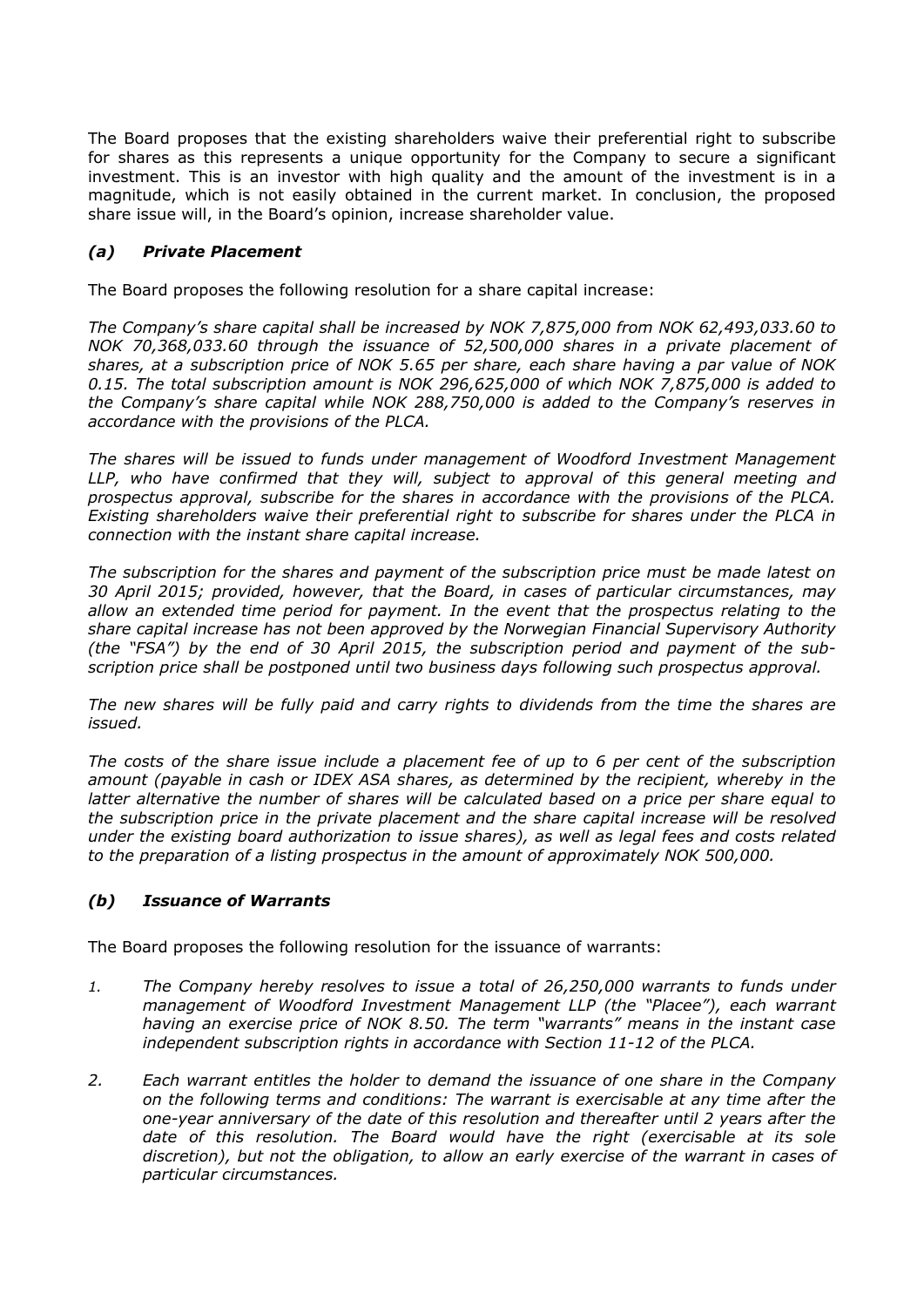- *3. The warrants shall immediately become exercisable in case of a Change of Control in the Company. Change of Control shall mean, in relation to a body corporate, the power of a person to secure that the affairs of the body corporate are conducted in accordance with the wishes of that person: (a) by means of the holding of shares, or the possession of voting power, in or in relation to that or any other body corporate; or (b) as a result of any powers conferred by the articles of association or any other document regulating that or any other body corporate, and a Change of Control occurs if a person who controls any body corporate ceases to do so or if another person acquires control of it.*
- *4. The warrants shall be subscribed for by no later than 30 April 2015. In the event that the subscription period and payment of the subscription price are postponed in accordance with Section 3 (a) above pending FSA approval of the prospectus, the subscription deadline for the warrants shall be postponed accordingly.*
- *5. No separate consideration shall be paid for the warrants.*
- *6. The warrants are fully transferable without restriction.*
- *7. The warrants shall expire on and no longer be exercisable after the date 2 years following the date of this resolution.*
- *8. Warrants can be exercised in whole or in part.*
- *9. Exercise of the warrants shall be made by written request to the Board, clearly instructing the Company that a certain number of warrants shall be exercised and including the number of shares to be subscribed for.*
- *10. Payment for subscribed shares shall be made no later than 10 (ten) business days after the notice of exercise; provided, however, that the Board may extend the payment deadline in cases of particular circumstances. The shares shall be issued as soon as practical after the payment has been made.*
- *11. In the event the Company's share capital or number of shares is changed by way of a capitalization issue, stock split, stock consolidation etc. the number of warrants issued hereunder, and the consideration for the shares to be issued in the Company upon exercise of the warrants, shall be adjusted accordingly and, if necessary, rounded downwards to the nearest whole number.*
- *12. Shares issued on the basis of the warrants will carry rights to dividends from the time such shares are issued.*

## *(c) Amendment of Articles of Association*

As a result of the proposed issue of shares above, the Board proposes to the Company's Extraordinary General Meeting that Section 5 of the Company's Articles of Association is amended to read as follows:

*"The company's share capital is NOK 70,368,033.60 divided into 469,120,224 registered shares at NOK 0.15."* 

> 8 April 2015 IDEX ASA

Morten Opstad Chairman of the Board of Directors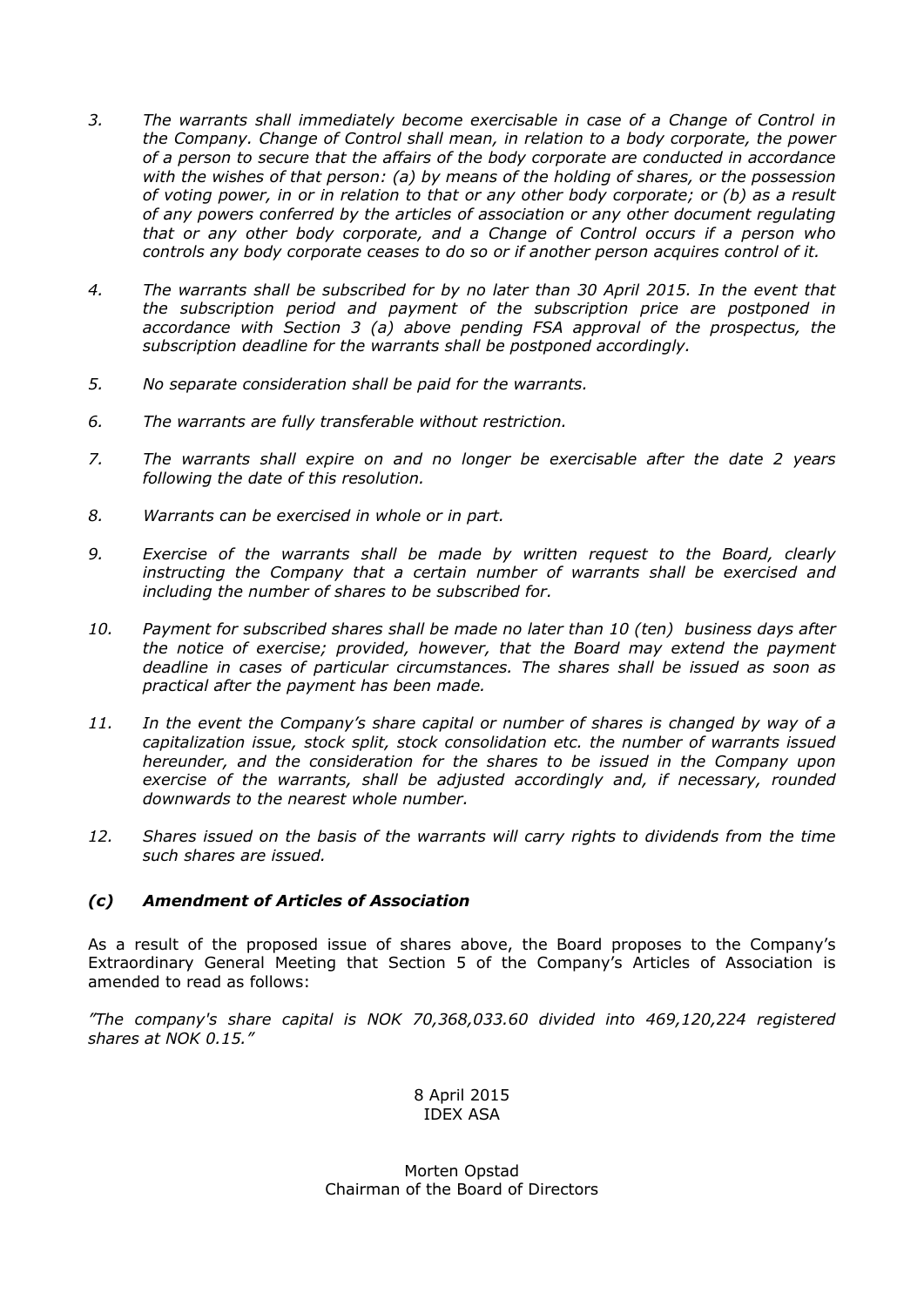

#### **Ref no: PIN code:**

## **Notice of Extraordinary General Meeting**

An Extraordinary General Meeting of IDEX ASA will be held on 29 April 2015 at 09.00 hrs. at Vika Atrium Conference Centre, Munkedamsveien 45 in Oslo, Norway

If the above-mentioned shareholder is an enterprise, it will be represented by:

> Name of enterprise's representative (To grant a proxy, use the proxy form below)

#### **Notice of attendance 29 April 2015 at 09.00 hrs.**

The undersigned will attend the Annual General Meeting on 29 April 2015 and vote for:

|            | Own shares<br>Other shares in accordance with enclosed Power of Attorney |
|------------|--------------------------------------------------------------------------|
| A total of | <b>Shares</b>                                                            |

This notice of attendance must be received by DNB Bank ASA no later than 27 April 2015 at 12.00 hrs. **Notice of attendance may be sent electronically through the Company's website www.idex.no or through VPS Investor Services.** To access the electronic system for notification of attendance or to submit your proxy, through the Company's website, the above-mentioned reference number and PIN code must be stated. The notice may also be sent by e-mail to genf@dnb.no, regular mail to DNB Bank ASA, Registrar's Department,

P.O.Box 1600 Sentrum, 0021 Oslo, Norway. Fax is not available.

Place Date Date Shareholder's signature  **(If attending personally. To grant a proxy, use the form below)** 



Proxy without voting instructions 29 April 2015 Ref no: PIN code:

This proxy form is to be used for a proxy without voting instructions. To grant a proxy with voting instructions, please use page 2.

If you do not attend the Extraordinary General Meeting in person, this proxy may be used by a person authorised by you, or you may send the proxy without naming the proxy holder, in such case, the proxy will be deemed to be given to the Chairman of the Board of Directors or a person authorised by the Board of Directors. The proxy must be dated and signed.

The proxy form should be received by DNB Bank ASA, Registrar's Department no later than 27 April 2015 at 12.00 hrs. **The proxy may be sent electronically through the Company's website http://www.idex.no or through VPS Investor Services.**  The notice may also be sent by e-mail to genf@dnb.no, regular mail to DNB Bank ASA, Registrar's Department, P.O.Box 1600 Sentrum, 0021 Oslo, Norway. Fax is not available.

The undersigned The undersigned and the two set of the two set of the two set of the two set of the two set of the two set of the two set of the two set of the two set of the two set of the two set of the two set of the tw

 $\Box$  the Chairman of the Board of Directors (or a person authorised by the Board of Directors), or

\_\_\_\_\_\_\_\_\_\_\_\_\_\_\_\_\_\_\_\_\_\_\_\_\_\_\_\_\_\_\_\_\_\_\_\_\_\_\_\_\_\_\_\_\_

(Name of proxy holder in capital letters)

a proxy to attend and vote for my/our shares at the Annual General Meeting of IDEX ASA on 7 May 2014.

Place Date Shareholder's signature  **(Signature only when granting a proxy)** 

With regard to rights of attendance and voting, reference is made to the Norwegian Public Limited Liability Companies Act, in particular Chapter 5. If the shareholder is a company, the company's certificate of registration must be attached to the proxy.